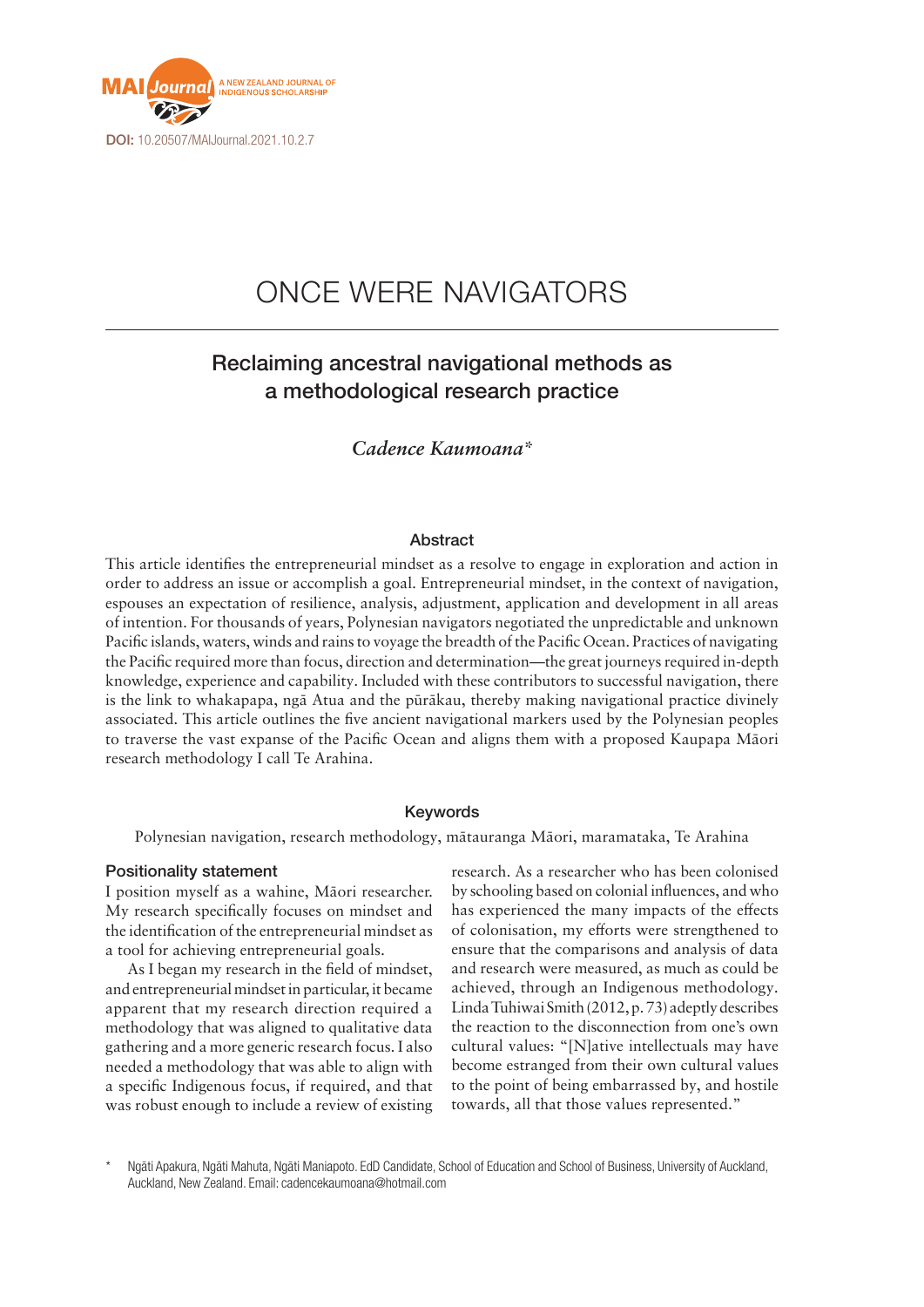To ensure that I was not ignoring and putting aside cultural idiosyncrasies, I first had to recognise my bias and attempt to achieve my research goal of identifying an appropriate research methodology. I have therefore approached this sharing of knowledge in a way that ensures I don't "become separated from [my] own indigenous value system and have been swept up into the games and machinations of a world [I] only partly understand" (L. T. Smith, 2012. p. 102).

Finally, the connection of my tūpuna to ocean navigation compelled my gravitation towards navigational methods of research and evaluation. My family name, Kaumoana, provided me a context for our family connection to the ocean. Best (1922a, p. 19) translated *kaumoana* as "expert seafaring navigator" and the word has been translated more recently as "mariner, sailor or boat crew". As Māori, our ancestors have a long and successful history of ocean navigation, which contributed to the rationale behind the development of my research model and carried a resonance that is echoed in Winiata's (2001, as cited in Mead, 2013, p. 321) connection of mātauranga Māori and intergenerational knowledge:

Matauranga Maori is a body of knowledge that seeks to explore phenomena by drawing on concepts handed from one generation of Maori to another. Accordingly, matauranga Maori has no beginning and is without end. It is constantly being enhanced and refined. Each passing of Maori makes their own contributions to matauranga Maori. The theory, or collection of theories, with associated values and practices, has accumulated mai i te ao Maori / from Maori beginnings and will continue to accumulate providing the whakapapa of matauranga Maori is unbroken.

I have two hopes in sharing this article: The first is that Indigenous knowledge is afforded the space it deserves in standing true as a valid form of methodological research practice. The second is that the knowledge shared herewith will be further researched, tried, reinforced and robustly critiqued in order to give it further validation, mana and authority, because "Māori knowledge represents the body of knowledge that, in today's society, can be extended, alongside that of existing Western knowledge" (L. T. Smith, 2012, p. 177). Using traditional knowledge to shape and explore Kaupapa Māori research creates a whole different lens (Kovach, 2010; Louis, 2007): "When indigenous peoples become the researchers and not merely the researched, priorities are ranked

differently, problems are defined differently, and people participate on different terms" (L. T. Smith, 2012, p. 196). The theoretical understanding developed from Indigenous knowledge systems can be used as research methodological practice, as a foundation for undertaking any type of project design and co-design, and for developing evaluative measures and engaging in contemporary and traditional entrepreneurial contexts.

#### Traditional knowledge systems

Developing a traditional methodology (Kovach, 2010; L. T. Smith, 2012) was attempted by considering the theoretical underpinnings contained within the maramataka (Roberts et al., 2006; Robinson, 2005; Tāwhai, 2013): the calendrical synergy between land, the waters and the skies the environment. The principles of the maramataka have served Polynesians for centuries (Best, 1922b; Tāwhai, 2013) but are adaptable enough to be used in various contexts and situations today and in the future. Using Indigenous knowledge as the basis of all research practices is empowering and affirms effective traditional systems and processes: "Indigenous peoples have philosophies which connect humans to the environment and to each other, and which generate principles for living a life which is sustainable, respectful and possible" (L. T. Smith, 2012. p. 109).

I share this research knowledge in the hope that I can support the privileging of "indigenous concerns, indigenous practices and indigenous participation as researchers and researched" (L. T. Smith, 2012, p. 111). Linda Tuhiwai Smith (2012, pp. 120–121) refers to the Indigenous Research Agenda model as having four tides that are the conditions of states of being in which Indigenous communities are moving: survival, recovery, development, and self-determination. She goes further to state that investigative strategies must be appropriate for the research purpose:

Research methodology is based on the skill of matching the problem with an 'appropriate' set of investigative strategies. It is concerned with ensuring that information is accessed in such a way as to guarantee validity and reliability. This requires having a theoretical understanding, either explicitly or implicitly, of the world, the problem, and the method. (L. T. Smith, 2012, p. 175)

Thanks to Kaupapa Māori theory (G. H. Smith, 1997), the space to undertake research in a very Indigenous way is possible. Beyond survival and recovery, this article seeks to achieve the third tide of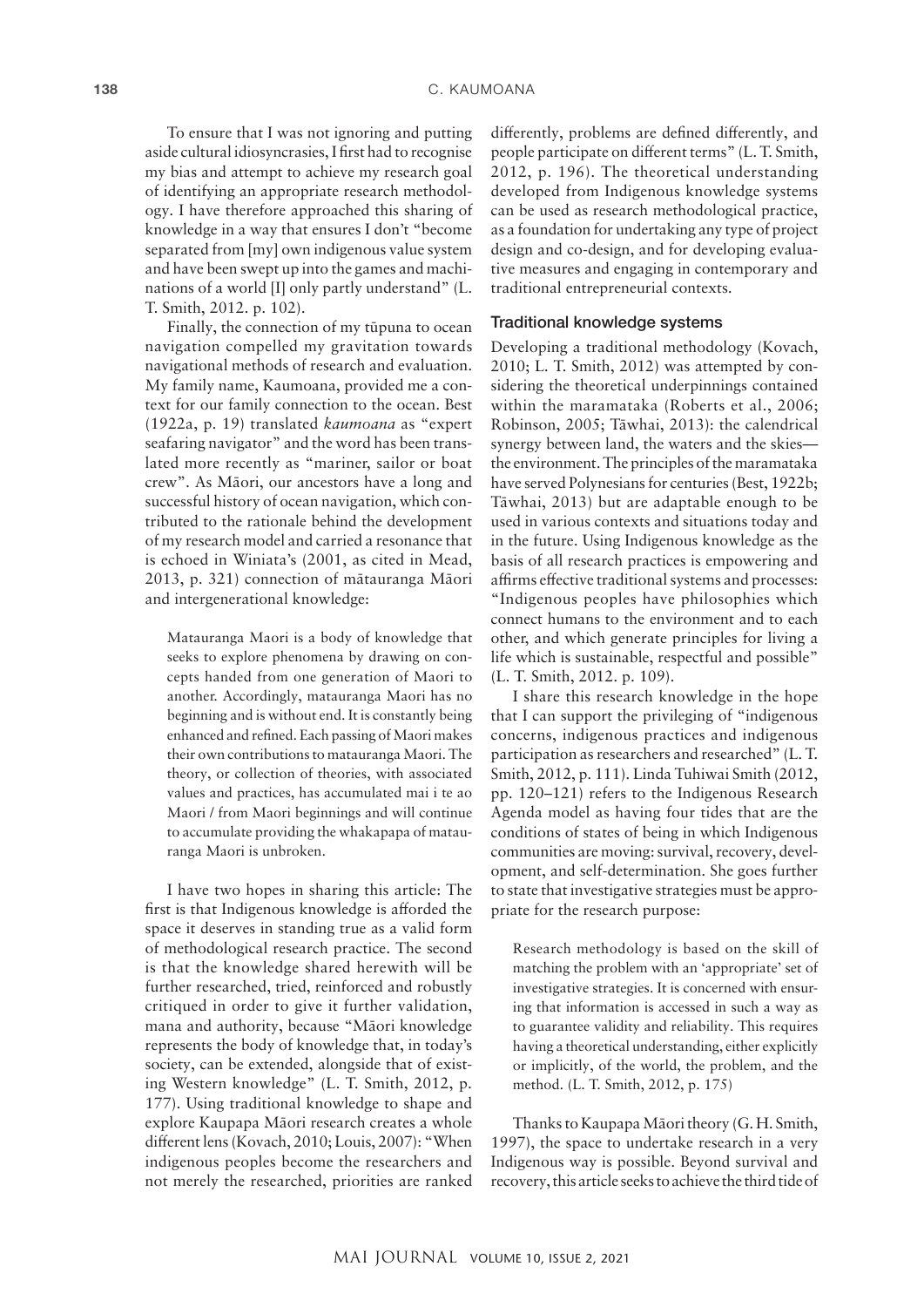the Indigenous Research Agenda model—development—in the form of a Polynesian methodological approach to Indigenous Polynesian research. Linda Tuhiwai Smith (2012, p. 61) further affirms that doing so is a part of the knowledge-sharing process, whereby "knowledge was also there to be discovered, extracted, appropriated and distributed". Using mātauranga Māori, Indigenous knowledge and wisdom resonates with my identity as a female Māori researcher and with my understanding of my place in the world. Hunkin (2012, p. 84) refers to mātauranga Māori as being "able to connect the past, the present and the future. Since the separation of Rangi and Papa, and the creation of the cosmos, and Tāne pursuing knowledge, mātauranga Māori has been a part of our culture and our well-being". Using traditional Indigenous knowledge to determine a relevant and meaningful research methodology was therefore a prerequisite for undertaking my research.

Determining methods of measuring and reviewing data conflicted with a te ao Māori world view and my position within that world view. Having a cultural connection to the research purpose and aims keeps the research connected to the research and the researcher (Gergen et al., 1996; Shah, 2004). The research and the researcher are intrinsically connected (Heron & Reason, 2006), so it was important that the research approach and methodology were appropriate for the research focus and the research context. The alignment between the historical Polynesian explorations and the traits of the entrepreneurial mindset provided an opportunity to explore traditional theoretical understandings (Honig, 2020) for the development of a research methodology that aligns to both a Māori context and an entrepreneurial approach to ensure appropriate research validity and reliability.

By asserting the validity of Maori knowledge, Maori people have reclaimed greater control over the research that is being carried out in the Maori field. "Traditional" world views provide an [*sic*] historical example of the complexity of Maori beliefs and understandings of the world. They also provide ample examples of Maori efforts to seek knowledge, to organise it and to learn from it. (L. T. Smith, 2012, p. 177)

#### The five navigational markers

While attempting to voyage across the Pacific, ancient navigational experts experienced many anticipated and unanticipated difficulties, and it can be assumed that they employed many approaches to resilience and solution-focused activities. The navigational-marker approach I'm about to discuss is designed to guide the researcher through the constant state of flux that navigating/ researching unknown territories will inevitably produce.

Using the Tongan term *koloa*, Havea (2014, p. 96) beautifully connects migratory navigation to the common understandings shared across Polynesia and highlights the potential sharing of Indigenous knowledge practices:

I believe that the koloa in our cultures has something to do with the migratory practices of our ancestors, who voyaged the South Seas way before Europeans had the courage to leave the stability of their shores. Our island homes are in fact filled with stories of ancestors visiting and courting one another, moving between Samoa, Tuvalu, Tonga, 'Uvea, Fiji, Rotuma, Niue and so forth. When they travelled, they took and shared their koloa. This is evidence of how our cultures have been and still are enriched by and enriching each other!

Using a traditional approach to navigating new ventures, the development of the entrepreneurial mindset could be a powerful tool in successful entrepreneurial achievement and leadership. Stiller et al. (2015, p. 166) reinforce the importance of leadership in navigating new territories and in the process of navigation itself:

In our ambition to navigate new, and often abstract and virtual oceans governed by complexity and elasticity, we need to ensure our own practices are positively enduring, and are a worthy legacy to hand down through the generations that follow. The gift of the wayfinder's journey is not arrival at a destination, it is who we become along the way as we fulfil our potential.

The concept and development and of the five ancient markers can very much be applied to contemporary life in a variety of ways, including in this research setting as a Māori research methodology. Linda Tuhiwai Smith (2012, pp. 108–109) explains the validity of Indigenous knowledge:

The struggle for the validity of indigenous knowledge may no longer be over the recognition that indigenous peoples have ways of viewing the world which are unique, but over proving the authenticity of, and control over, our own forms of knowledge. The debates along intellectual and cultural property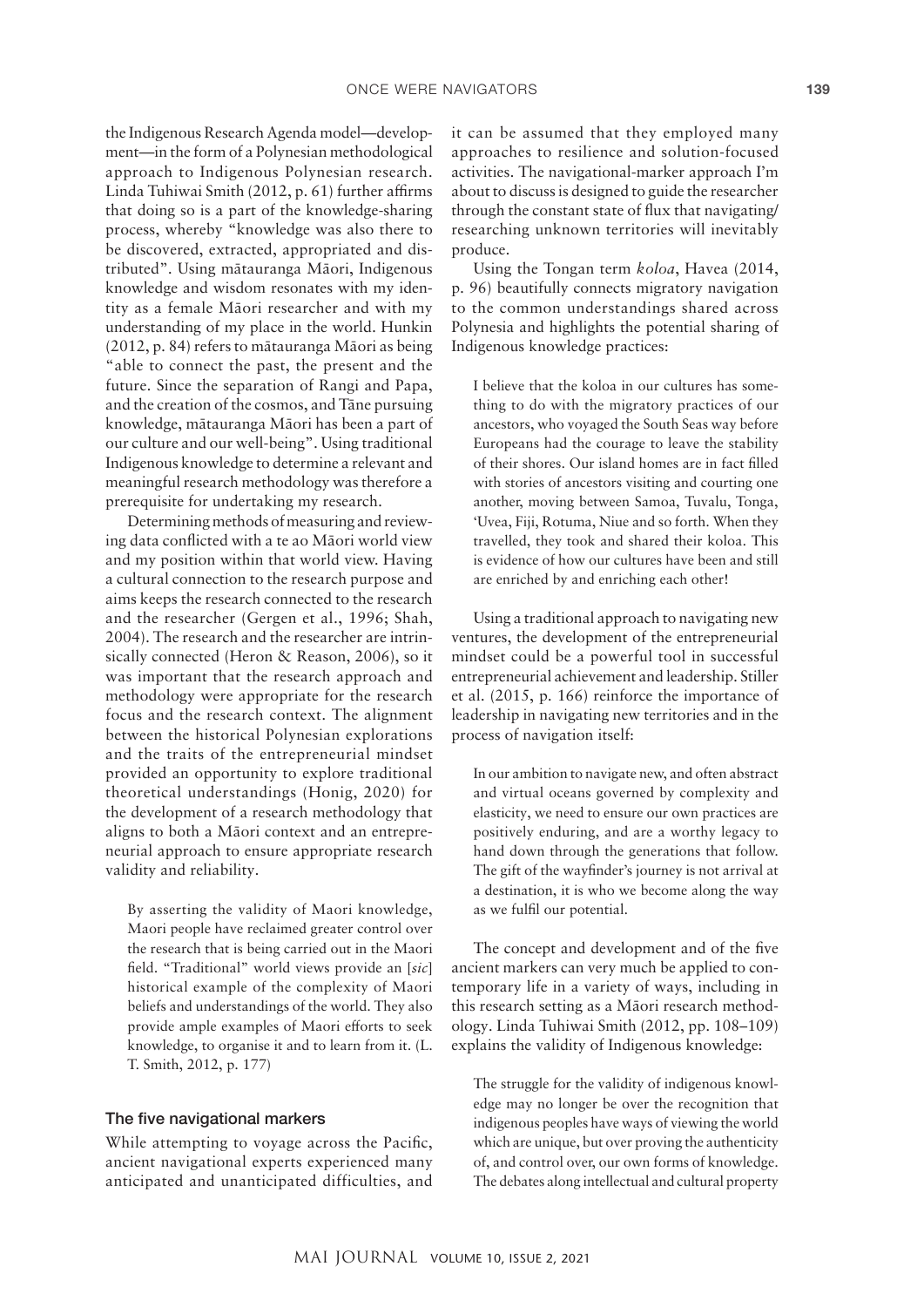rights cast the contestation of knowledge in a new frame.

I was introduced to the five navigational markers by Rereata Makiha of Te Mahurehure and Te Arawa tribal affiliations on August 12, 2019, at a symposium held at the University of Auckland (Makiha, 2019c), where he spoke about the Māori lunar calendar and Māori star navigation. Makiha was raised in the ancient traditional ways of te whare *wānanga* (Simmons & Biggs, 1970), the sacred school of learning, by his elders. He referred to the five navigational markers—Te Rapunga, Te Kitenga, Te Whāinga, Te Whiwhinga and Te Rawenga—in the context of using the environmental factors to determine the direction of the voyage. At this learning workshop, Makiha was asked if there was a collective Māori term for the markers or any published literature that referred to these markers, but, other than ancient karakia, there were none that were known of.

Following the symposium, I undertook further research to ascertain the meaning behind each of the five markers, which included discussions with other maramataka practitioners and further literature analysis. From these discussions and findings, I have aligned the navigational process to the research method approach outlined in this article. Suaalii-Sauni (2017, p. 174) articulates so beautifully the critical importance of the determination and exchange of knowledge and practices:

We will not know how our concepts and frameworks make sense alongside each other or in real-life settings until we actively engage them, theorise and observe them, together, in these settings. What we do know is that, as Māori and Pasifika peoples, we have been endowed with the mana and whakapapa to determine for ourselves how we exchange; why, when, and where. We cannot fully do that if we do not openly talk together about what we mean or assume about our concepts, knowledges and practices, and what they mean to us and to our relationships with each other.

Significantly, Buck (1966, p. 435) discusses the inclusion of a list of terms that he classified as "mental development terms":

Their inclusion, variation, and place in the complete recital depended on what had become established by tribal authorities or schools of learning. An attempt on the part of any student to pick and choose from the various tribal versions in order to

provide a more perfect list would create a perfection which never existed.

In this context, Buck highlights an important point: that there is no one way to undertake or utilise any activities or knowledge because there is no singular perfect approach. This indicates to me that there are opportunities to develop and to trial to support the ultimate goal. This ability to be agile, to use adaptability depending on the situation, has clear research synergies with navigational adaptations to the winds, tides and other environmental influences.

# Methodology: Te Arahina

For the purposes of this research, the term Te Arahina is used to name the process of the five navigational markers. Rev. Māori Marsden (2003, p. 31) writes of the ancient Māori seers who "created sets of symbols to provide them with their maps/ models to portray each state in this evolutionary process. These representations were the means by which they could apprehend/grasp/interpret/ reconcile the various worlds; and grasp what they perceived as ultimate reality." It is not always considered good practice to break down Māori words to better understand the term. Often, Māori words have a symbolic descriptor that cannot be derived simply from breaking apart the words within a bigger word and then defining the word thus. However, I take the approach of defining the parts of the word *arahina* because the stars are a critical part of navigation, and they are amplified under the mantle of the moon.

The name Te Arahina is derived from two Māori words, *ara* and *hina*. *Ara* is defined by in the *Dictionary of the Māori Language* (7th ed.) as "a noun; way, path" (Williams & New Zealand Advisory Committee on the Teaching of the Maori Language, p. 13). The particle *-hina* is a passive ending, and *arahina* is therefore the passive form of the verb *ārahi*, meaning "to herald – used of particular stars which, when they appear in the night sky, signal the beginning of particular lunar months" (Moorfield, n.d.-a). In the context of Te Arahina, *hina* is also the personification of the moon (*māhina* is one of the words for moon in te reo Māori). I've opted call my framework Te Arahina, which I use as a metaphoric descriptor of the moon's path and the lunar signs that indicate a new beginning. In this way, Te Arahina recognises the deep connection our Polynesian people have to lunar and stellar guidance and direction, and the importance of using navigational direction as the essence of this research and evaluation framework.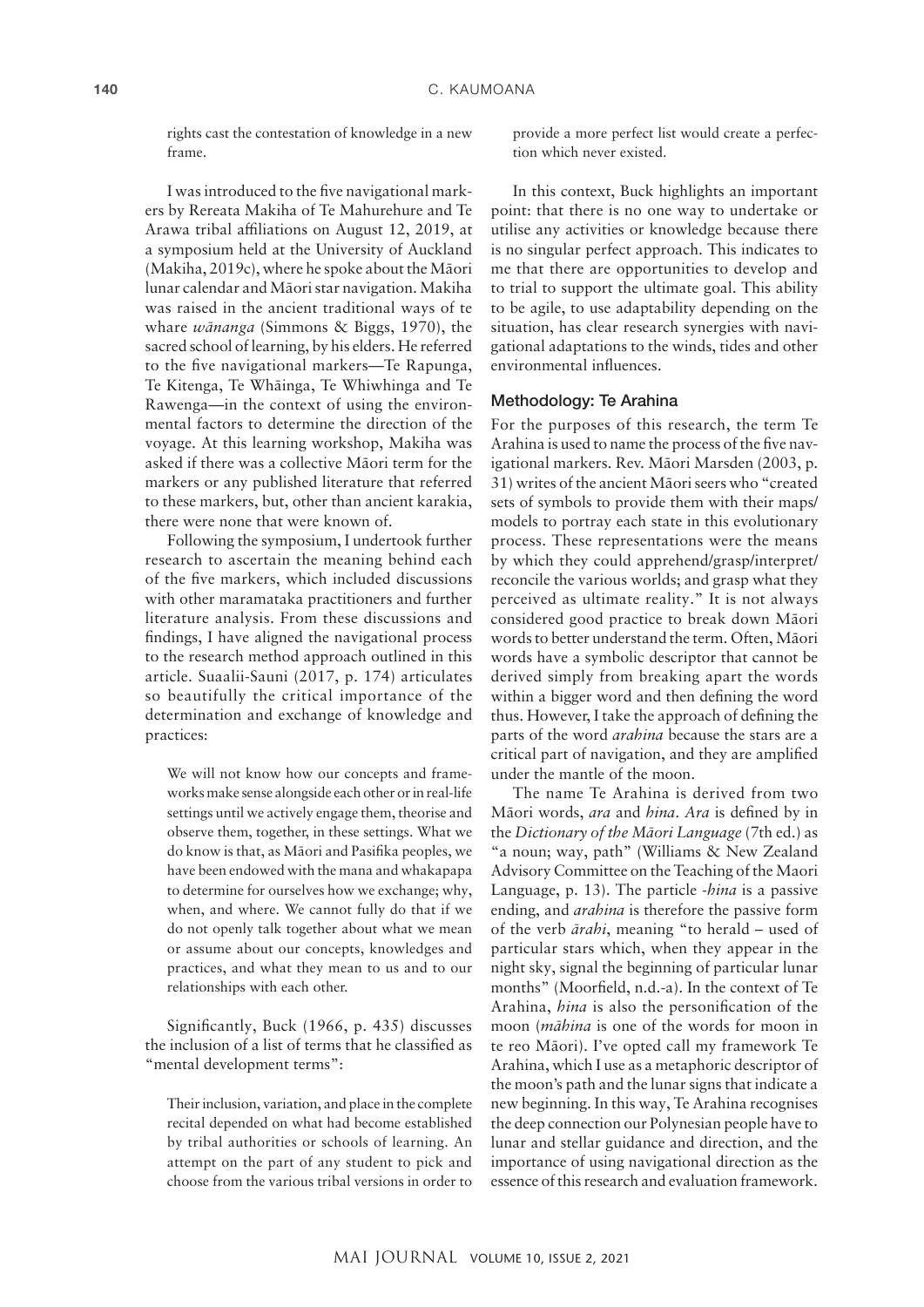The five navigational markers within Te Arahina are Te Rapunga—The Seeking, Te Kitenga—The Observing, Te Whāinga—The Pursuit, Te Whiwhinga—The Attainment and Te Rawenga—The Success. They act as means for reflection and guidance to review and refine the research process as required and as necessary. At each point, the researcher has the opportunity to reflect and restart, and to constantly review. Spiller et al. (2015, p. 142) provides context in describing the role of the navigational leader, the "wayfinder": "Wayfinding is a process of constant, natural review. It is the way of readiness and responsiveness. It is a way that isn't based on existing between the familiar, stable and fixed points of assessments, but relies on a continuous process of assessment." In this way, the researcher will be periodically reviewing variables and adjusting their course of investigation accordingly to ensure they are on the best path.

Tāwhai (2013, pp. 5–6) speaks of his elders who would study the tides and the shape, brightness and angle of the moon in undertaking experiments to deepen and reinforce their knowledge: "These two gentlemen represented, to our generation, people who had acquired much traditional knowledge, who had analysed it, reworked and developed it, and applied it to the lives of the community." Te Arahina offers a framework in which to utilise coordinates as markers to prepare, analyse, rework, develop and apply mātauranga to guide the research journey. The five phases of Te Arahina are explained individually in the following subsections.

#### *Te Rapunga—The Seeking*

The first phase in the Te Arahina process, Te Rapunga, is the beginning stage of the research journey. Starting from a neutral position, the researcher will determine the direction and goal of the research and be equipped with all of the literature, materials and resources required to undertake the research journey. The word *rapu*  is defined as a verb, to "seek, look for, ascertain" (Williams & New Zealand Advisory Committee on the Teaching of the Maori Language, p. 326) and *rapunga* is defined by Moorfield (n.d.-c) as a "search, hunt, enquiry, investigation". Linda Tuhiwai Smith (1993) uses the term Te Rapunga in the title of a book chapter: "Te Rapunga i Te Ao Marama (The Search for the World of Light)". Buck (1966, p. 435) refers to Te Rapunga as "Seeking", and the term forms part of a list of "abstract terms arranged in a sequence of mental development":

Te Rapunga—Seeking Te Kukune—Growth Te Pupuke—Swelling Te Hihiri—Energy Te Mahara—Thought Te Hinengaro—Mind Te Manako—Longing

In Buck's list above, there is no mention of the other terms herein outlined in Te Arahina because his focus is on the sequence of mental development. The important point to note here is that Te Rapunga is also used as the starting point of the mental development sequence, just as it is in the Te Arahina framework. In the context of this research, I align the phase Te Rapunga to the process of investigating the current status of the research and determining the direction towards the goal. Navigationally, Te Rapunga refers to the positioning of the ocean vessel to identify location and direction using the navigator's starting point (Makiha, 2019b). Makiha (2019c) noted that when there was a lack of clarity, "the waka was put into a spin to realign to the navigational direction required", and he further refers to Te Rapunga as the phase of recalibration. Te Rapunga therefore is the initial setting to identify the goals, the direction, the opportunity, the process before the outset of the journey, with the ability to reset as required.

This approach to "integrative review" ensures that all empirical and theoretical data has been reviewed "to provide a more comprehensive understanding" of the best pathway towards the goal (Whittemore & Knafl, 2005, p. 546).

#### *Te Kitenga—The Observing*

The second phase in the Te Arahina process, Te Kitenga, requires the scanning and assessment of data and information. *Kite* is defined as "see, perceive, find, discover" quoting the demi-god Maui: "[M]aku e rapu ka kitea" (Williams & New Zealand Advisory Committee on the Teaching of the Maori Language, 2001, p. 120). *Kitenga* is defined as "seeing, sighting, finding, observation, perception, view" (Moorfield, n.d.-b) and aligns to grounded theory's stage of data collection and coding (Charmaz, 2000). From a navigation perspective, Te Kitenga involves consideration of the tidal flows, maps, directions, planetary movements, star constellations, pūrākau, movements of animals and plants, and lunar and solar phases as insights to best practice. These insights into environmental factors allow the navigator to gauge the current state of the journey and help guide the next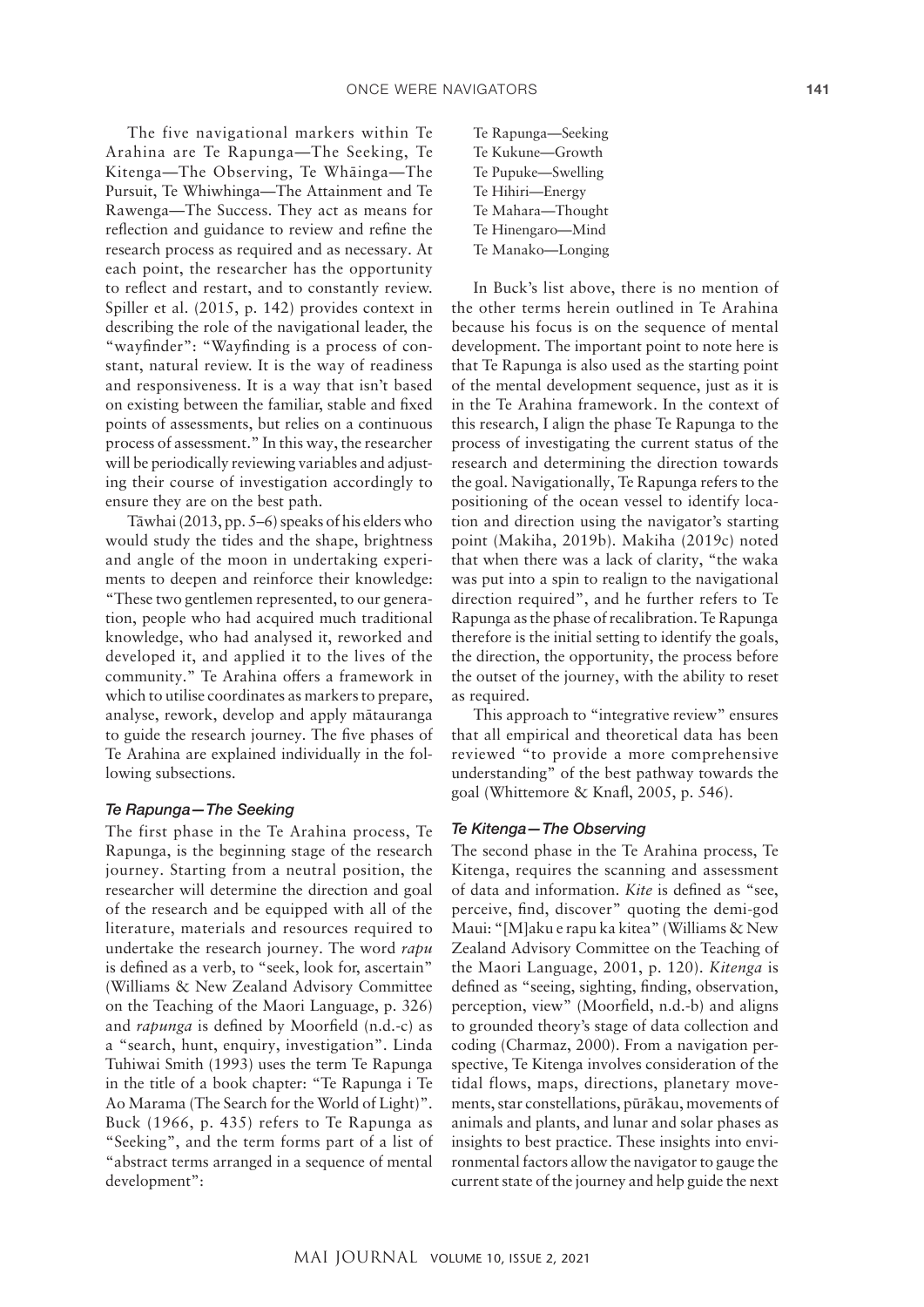steps towards the penultimate goal. In addition to these grounded theory attributes is the culturally contextual process of research tau utuutu (Ka'ai, 2008, p. 68), or reciprocation, through collecting and analysing data simultaneously as an effective method of navigating in choppy waters, where your immediate next steps are critical.

Te Kitenga is more than looking at the obvious and reading the combination of signs from the earth, the skies and the seas. In the words of Henry David Thoreau, "The question is not what you look at, but what you see" (Searls, 2009, p. 65). Being able to read the signs is critical to ensuring you are on the right path: "[C]entral to wayfinding is the discipline of reading the signs in an unfolding, constantly moving reality, one in which the wayfinder stays open and responsive to changing conditions" (Spiller et al., 2015, p. 128). In addition to being able to read and interpret the indicators of the environment, it is important to read those indicators that can't be seen but only felt: "[S]ometimes the 'signs' are just a funny feeling that something is not quite right, that it is time to slow the waka down and look around" (Spiller et al., 2015, p. 128).

Te Kitenga, in a research context, would therefore require our constant review and reflection throughout our research journey, and demands that we consider all important resources and data to determine our line of sight and progress.

#### *Te Whāinga—The Pursuit*

The priority of the Te Whāinga phase is to ensure the navigator, or researcher, is on the correct path through a process of evaluation. As Durie (2003, p. 33) states, it is crucial "not to look inwards, or backwards, but to seek out distant horizons, and make the most of new opportunities".

*Whāinga* is defined as "pursuing" (Williams & New Zealand Advisory Committee on the Teaching of the Maori Language, 2001, p. 484) and elsewhere as "pursuit, aim, goal, objective, purpose" (Moorfield, n.d.-e). Whāinga therefore aligns to the grounded theory focus of ensuring the research question is at the centre of the project (Stebbins, 2001). Te Whāinga in the context of Te Arahina is the pursuit of aspirational goals, and is achieved through the process of coding, analysis and variance (Makiha, 2019b, 2019c). Te Whāinga is any opportunity to obtain feedback, input and ideas about the journey thus far. It could also be considered as a protection phase, whereby we review any potential risks and mitigate them. In Te Whāinga, we ascertain the success of the current pathway, review the variables, and refine the

plan towards achieving the goal. In a recounting of his journey from Tahiti to New Zealand without using instruments, The Pākehā adventurer David Lewis (1966, p. 88) refers to his ara whetu, or "star-path", as a method to readjust his course when he found it in error or sufficiently suspected it to be so. Lewis (1966) changed his star-path to fit the new situation based on the points of two guiding stars.

Where there are multiple external factors at play and when there is uncertainty or discontentment, transformation theory suggests that reflection is important to determine the best next steps: "[M]ost reflection takes place within the context of problem solving" (Mezirow, 1994, p. 224). Transformation theory involves reviewing critically to determine appropriate endeavours and to address situational priorities. Moving from stillness allows mindfulness, readiness, thoughtfulness, and exploration of relaxation and attentiveness to guide the next steps (Spiller et al., 2015). Furthermore, listening for difference and making time to connect with your team and those on the journey with you becomes another critical step in the phase of Te Whāinga (Spiller et al., 2015, pp. 158–159).

If the pathway is tika and pono, then we continue on, taking on board any new insights and adjusting if necessary.

#### *Te Whiwhinga—The Attainment*

Te Whiwhinga is the fourth phase of Te Arahina and is only attained once the all clear has been provided by the third phase, Te Whāinga, and clear goals have been met and achieved. *Whiwhinga* is defined as "possessed of, having acquired, act or process of laying out the plan" (Williams & New Zealand Advisory Committee on the Teaching of the Maori Language, 2001, p. 499), and also as "acquisition, attainment, procurement" (Moorfield, n.d.-f). In the Te Arahina framework, Te Whiwhinga determines whether or not the initial goals have been met (Houston, 1935; Sole, 2005). From a navigational perspective, if the pathway towards the goal becomes hazardous, then a new plan is required and the navigator reverts back to the Te Rapunga phase. A process of review and analysis needs to be undertaken to determine whether or not the waka/ research project is on track. When travelling on a waka in the ocean, a navigator would review the environment around them—examining the tides, waves, winds, marine life, birds, lands, stars, the moon and the sun—to identify the location and tracking of the voyage (Best, 1923; Irwin et al., 2017; Makiha, 2019a; Salmond, 1992). Should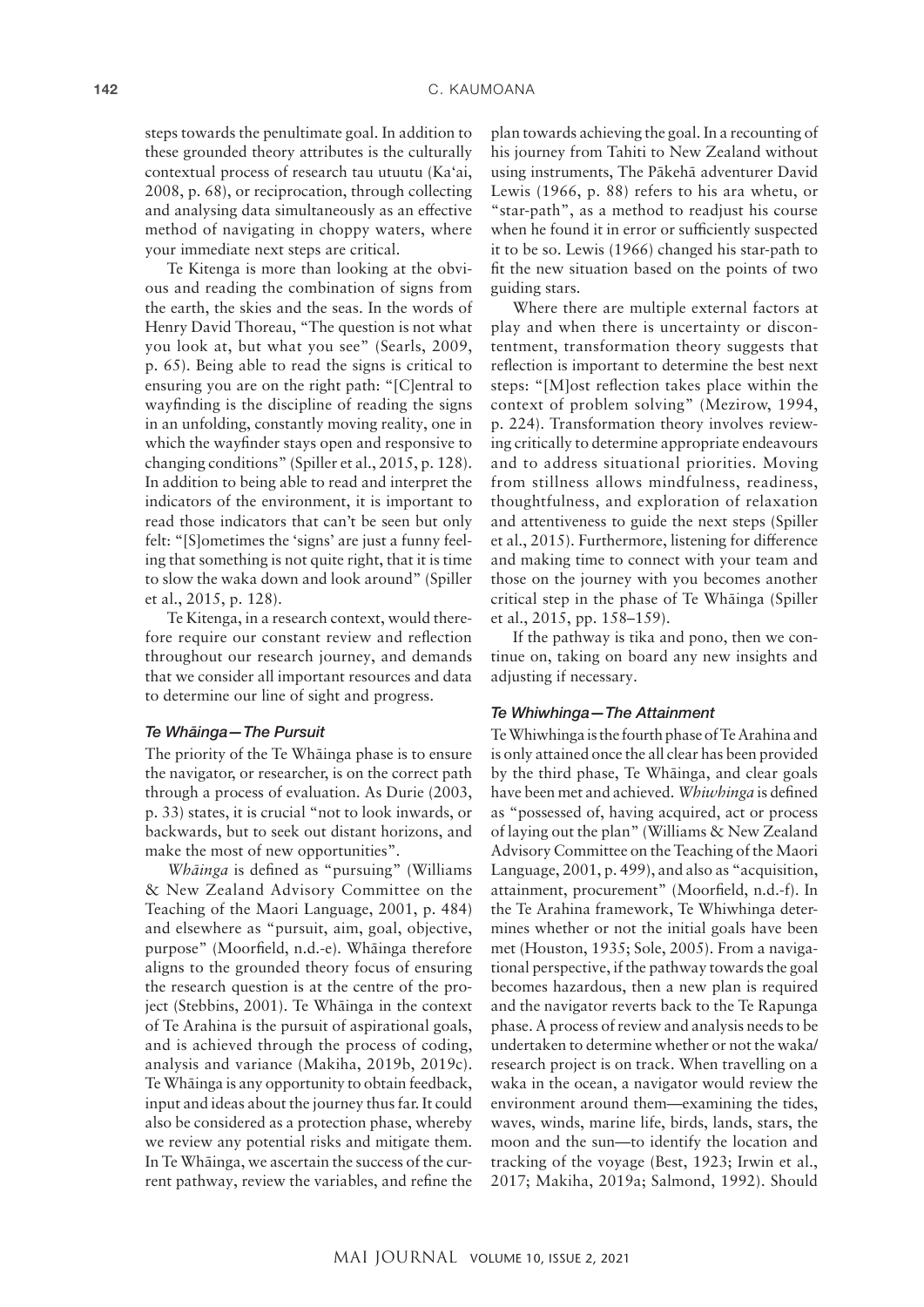the voyage be found to have gone astray from the path, then a recalibration is necessary and a return to Te Rapunga is critical. Therefore, in a research undertaking Te Whiwhinga is a review and redirection phase to review the research questions, to analyse the data and to use this information to feed the next iteration of research or, if necessary, begin again from the start.

Adapting to change requires insight and the ability to be reflective and self-reflective (Kitchenham, 2008; Mezirow, 1994). Teamwork and knowledge of the variations required to adjust the course of direction are important to ensuring Te Whiwhinga is attained (Spiller et al., 2015).

Specifically, by using Te Kitenga (scanning, data collation and environmental markers) and Te Whāinga (review, group feedback and analysis), completed work can be reviewed and the research direction will either move into Te Whiwhinga or begin again at Te Rapunga and be recalibrated. Te Whiwhinga is achieved when the research outcome has been obtained.

#### *Te Rawenga—The Success*

Te Rawenga is the final phase of Te Arahina. When all pointers are showing the journey is on track, then you are in a state of rawenga, or a state of highquality excellence (Sole, 2005). *Rawe* is defined as "excellent, sufficient, enough" (Williams & New Zealand Advisory Committee on the Teaching of the Maori Language, 2001, p. 332) and also as "fine, nice, wonderful, exceptional, super" (Moorfield, n.d.-d). The addition of the plural suffix *ngā* to the word *rawe* emphasises the word's meaning and denotes multiple moments of rawe. Te Rawenga confirms successful completion while ensuring the recognition and celebration of the success of the collective. Te Rawenga is both the recognition of achievement of an intentional goal and the self-determination of one's own success. In this regard, Te Rawenga can be a self-reflective measurement tool to confirm one's determination of the level and status of completion or attainment of success.

#### Research applications of Te Arahina

Shedding resistance and being open to learning are two elements that are important in the navigation process (Best, 1923; Turei, 1993), and indeed in any learning situation. When resistance to change is overcome, an openness of mind is developed that can help overcome adversity, build resilience, and seek to explore new learning and new methods of approach. Learning by doing complements an openness of mind through practice and effort

(Anzai & Simon, 1979; Arrow, 1971; DuFour & DuFour, 2013).

A question arises regarding the final phase of the Te Arahina framework. Is Te Rawenga necessary to achieving the same outcomes as the first four phases of Te Arahina? In some ways Te Rawenga is the prize at the end of the race; the motivation and inspiration to accomplish a task and complete it through to the end. But, more so, Te Rawenga is the self-determination in measuring one's success and achievement. Through Te Rawenga, better systems are developed to grow perseverance, determination, resilience and motivation. Te Rawenga is an essential part of the methodological process and involves acknowledging and appreciating the learning and outcomes achieved along the journey.

The five phases of Te Arahina are mentioned in ancient prayers and incantations. The incantation below highlights the concept of Te Rawenga, articulately captured in Sole's (2005, p. 7) history of Ngāti Ruanui, in his chapter "Te Ōrokohanga o te Ao":

He rawenga *The achieving.*

Ko te rawenga i runga *The achievement] from above,*

Ko te rawenga i waho *[The achievement] from below,*

Ko te rawenga i roto *[The achievement] from within,*

Ko te rawenga i a Ranginui e tuu nei *Achievements of Ranginui standing here.*

This part of the ancient creation story incantation refers to the ultimate achievement of culminative creation, from the heavens above, the earth below and the life essence within, to achieve the enlightenment that the Sky Father, Ranginui, had. Sole (2005) provides another karakia, which was used during the making of the ancient canoe, Aotea, that refers to the concept as a method of realising the objective.

Jack Thatcher (Ngāi Te Rangi, Ngāti Ranginui, Ngāti Porou and Te Aitanga-a-Hauiti) is an internationally renowned expert ocean navigator, and he notes in Evans (2021, p. 162) that navigator apprenticeship training starts with the reading of the stars, because "a major part of traditional navigation is about being able to find direction using the stars, the moon and the sun". In Thatcher's training extensive study of the moon, the sun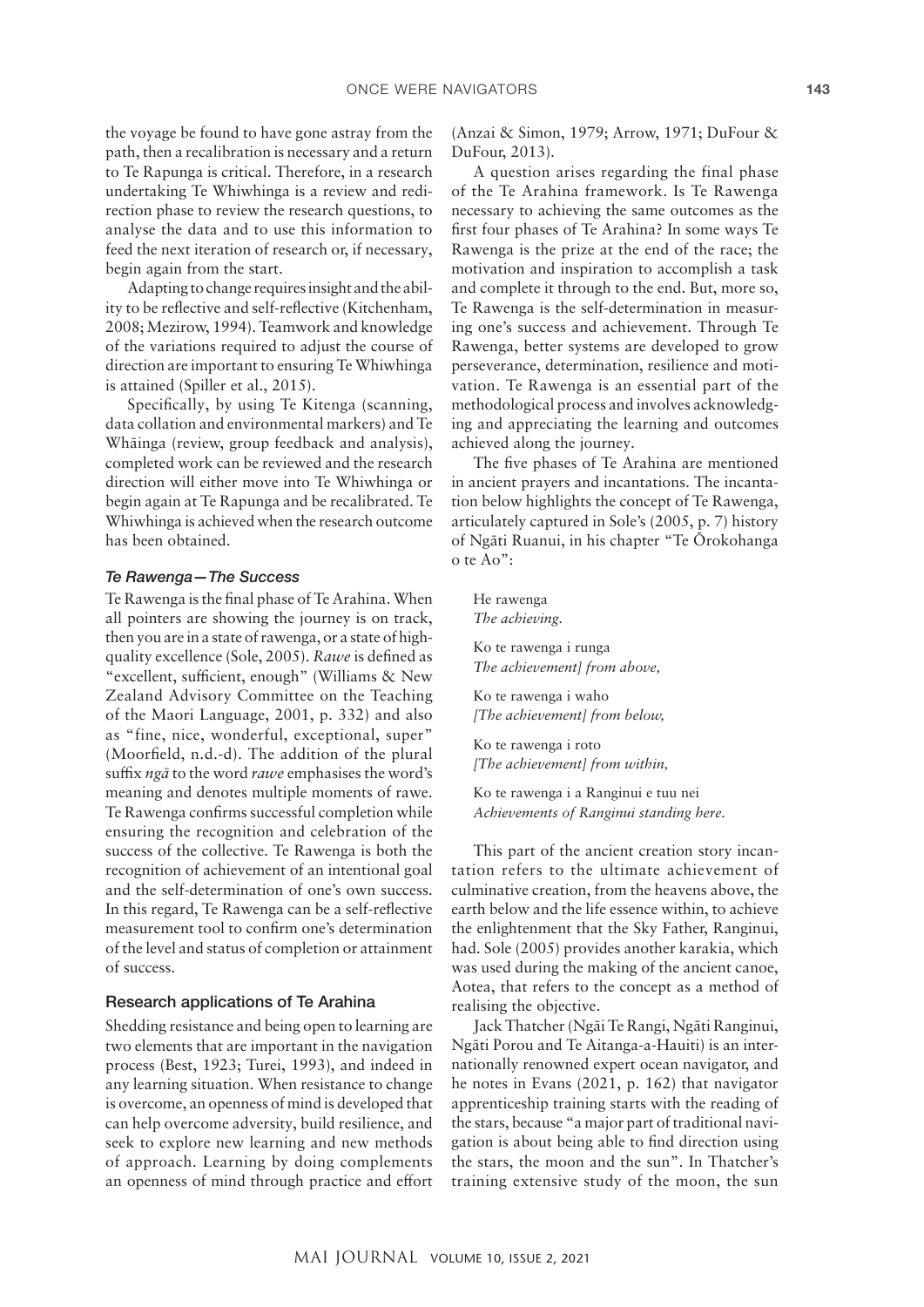| Te pou (the markers) | <b>Translation</b> | Research application                                                |
|----------------------|--------------------|---------------------------------------------------------------------|
| Ta Rapunga           | The Seeking        | Research aims, objectives and methodologies                         |
| Te Kitenga           | The Observing      | Literature analysis and review<br>Observations of the research area |
| Te Whāinga           | The Pursuit        | Research methods and investigations                                 |
| Te Whiwhinga         | The Attainment     | Research findings and analysis                                      |
| Te Rawenga           | The Success        | Review and finalise.<br>Return to Te Rapunga with a new focus.      |

TABLE 1 Application of Te Arahina as a research methodology

and the stars is required before the journeying can begin. The study of winds, currents, animal life and plants also required extensive time and effort. Polynesian navigators planned, prepared, reviewed and analysed data in preparation for ocean voyages, and they continue to do this today. Table 1 illustrates how Te Arahina can be applied as a research methodology.

#### Further applications of Te Arahina

Te Arahina can be applied in multiple contexts such as teaching, evaluation and a methodological or research approach because it is a tool that uses indicators as markers and requires the review of variables to adjust and adapt the course as necessary. In a research context, Te Arahina is a culturally robust methodology for reviewing, analysing and pursuing research goals. Entrepreneurial mindset education follows a similar system of innovating, pursuing and creating goals to achieve a desired outcome, making the Te Arahina process an accessible methodological system of learning. A Tainui leader is acclaimed to have guided the way forward by directing "Let it be to the right of the sun, of the moon, of the morning star on high" (Jones & Biggs, 1995, p. 14), and in a similar vein using environmental indicators with intention and purpose is a natural and easy inclination guided through intergenerational knowing.

Ehara ko te ia o te wai Ehara hoki ko te pupuhi o te hau Engari ko te whakatika kē o ngā rā Ka tae ora te waka ki uta.

It is not the direction in which the current flows Nor is it the direction in which the wind blows Rather it is the setting of the sails That enable a canoe to reach its destination.

This whakatauāki reinforces that no matter the trial or difficulty, the solution can be found in how

you address the issue. The power is in the mind of the decider, and there is always an alternative path. Along with the academic application of Te Arahina, like other Indigenous knowledge systems it has many other holistic applications. Indigenous knowledge "is a way in which people are able to voice and share their thoughts and support each other while working to reach a common understanding" (Jones & Biggs, 1995, p. 84) and can further support other methods of accomplishing aspirations.

My research on the entrepreneurial mindset has been guided by Te Arahina, and the depths of its potential has opened up diverse considerations of leadership, wayfinding and navigation, resilience, perseverance, and identity and well-being, among other areas. When referring to the use of Indigenous knowledge and its application, Royal (2017, p. 118) soundly articulates:

Work in mātauranga Māori is not merely concerned with ethnic pride and cultural revitalisation. Its deeper call relates to notions of indigeneity – how we can improve the way in which humankind exists and lives in the world through new strategies of indigeneity, rekindling kinship between people, and between people and the natural world. Kaupapa Māori too will make significant contributions in this direction.

Te Arahina involves constant reviewing and revising to help the researcher stay on course and recalibrate their research project whenever necessary. This model of resilience, redirection and recalibration provides a contextual framework to support research outcomes, and has many further applications. Before a navigator began their journey across oceans and lands, they would be prepared physically, emotionally and materially, and ensure they had the appropriate guidance and resources available to embark on the journey, as well as the blessing of their whānau. Similarly, it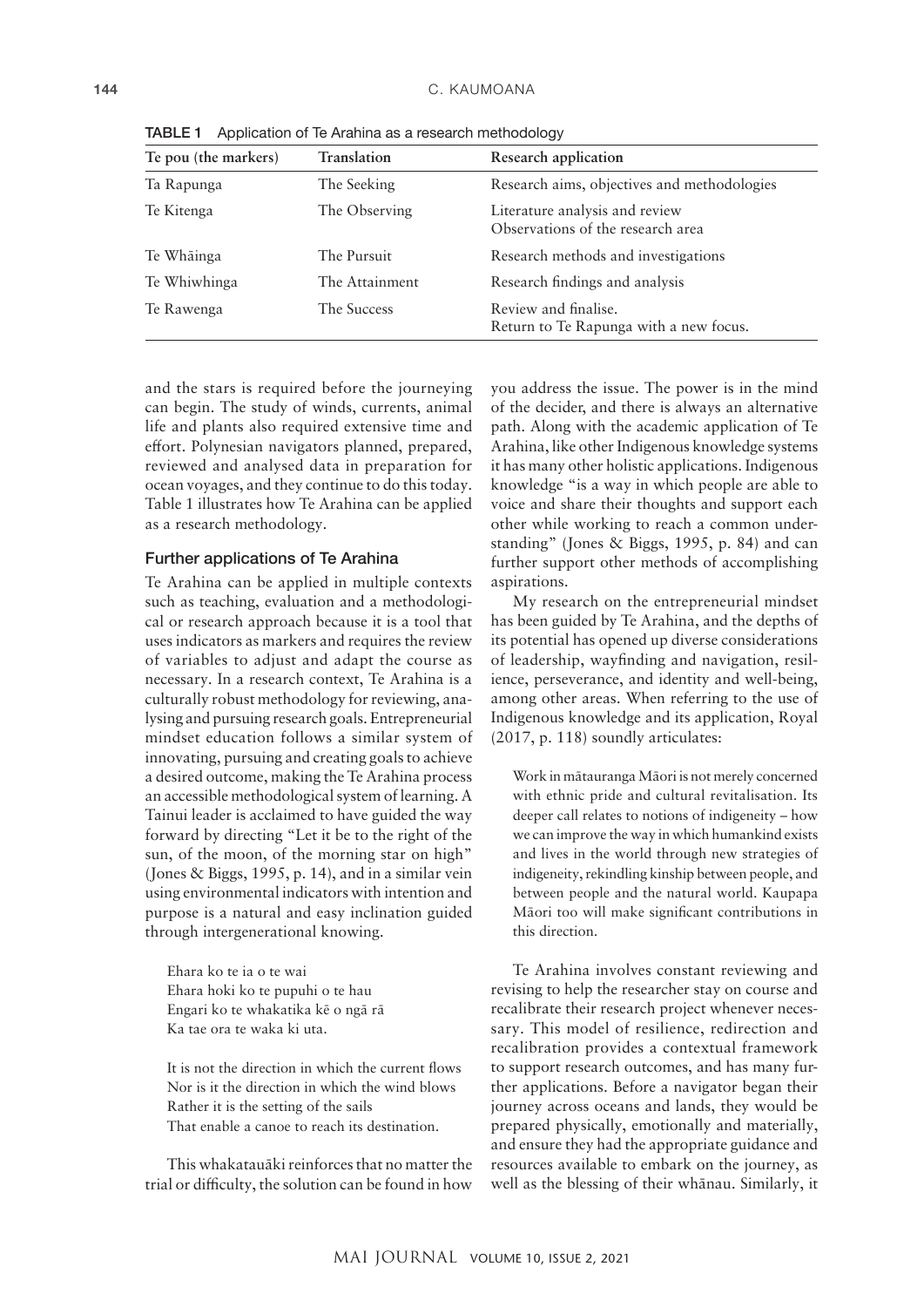is important that a researcher ensures they are well prepared for the journey ahead and takes the time to reflect and adjust along the way.

Polynesian navigators traversed the Pacific for thousands of years. They mentally mapped over 4,000 kilometres of ocean from Rotuma to the Marquesas and knew a myriad of islands, highlighting a "long history of finding their way to the edges of the Pacific [with] the sun, moon and stars 'serving them for a compass'" (Druett, 2011, pp. 224–225). While simplistic in its fundamentals, Te Arahina is an adaptable, responsive model based on ancient mātauranga and navigational practices. Te Arahina is flexible in implementation, providing clear direction for undertaking and accomplishing a goal, whether it be in the pursuit of research, in entrepreneurial activities, or in other goal-orientated pursuits. Our ancient Polynesian ancestors were renowned navigators, and their legacies continue through their teachings, mātauranga and navigational feats to lead and guide us all today.

#### **Glossary**

| Aotea                   | one of the ancient waka in the<br>fleet that left Hawaiki for<br>Aotearoa         |
|-------------------------|-----------------------------------------------------------------------------------|
| Aotearoa                | New Zealand                                                                       |
| ara                     | path                                                                              |
| ara whetu               | star-path                                                                         |
| arahina                 | moon-path                                                                         |
| Atua                    | ancestor with continuing<br>influence, supernatural<br>being                      |
| he                      | [determiner] a                                                                    |
| hihiri                  | energy, energetic, dynamic                                                        |
| hina                    | moon                                                                              |
| hinengaro               | mind, consciousness                                                               |
| karakia                 | prayer, incantation                                                               |
| kaumoana                | ocean navigating expert                                                           |
| kaupapa                 | topic, purpose, proposal                                                          |
| Kaupapa Māori           | Māori research approach                                                           |
| kitenga                 | observation, perception,<br>insight                                               |
| koloa                   | [Tongan] cultural materials<br>to fulfill customs and<br>traditions, gift, wealth |
| kukune                  | to swell, grow, advancing                                                         |
| mahara                  | consider, thoughtful, thought                                                     |
| mai i te ao Māori       | from Māori beginnings                                                             |
| maku e rapu ka<br>kitea | I will seek and find                                                              |
| manako                  | long for, desire                                                                  |

| Māori                        | Indigenous peoples of<br>Aotearoa                                         |
|------------------------------|---------------------------------------------------------------------------|
| maramataka                   | environmental insight<br>calendar, lunar calendar                         |
| mātauranga                   | knowledge, wisdom                                                         |
| mātauranga Māori             | ancient Māori knowledge,<br>Māori world view,                             |
| nga                          | [particle, determiner] the<br>(plural of te)                              |
| Pākehā                       | New Zealander of European<br>descent                                      |
| Papatūānuku/Papa             | earth mother and wife to<br>Ranginui                                      |
| pono                         | be true, truth, valid                                                     |
| pou                          | pillar, post                                                              |
| pupuke                       | swell up, increase                                                        |
| pūrākau                      | ancient account, narrative                                                |
| Ranginui/Rangi               | sky father and husband to<br>Papatūānuku                                  |
| rapunga                      | search, inquiry, investigation                                            |
| rawe                         | to be excellent                                                           |
| rawenga                      | state of excellence                                                       |
| Tainui                       | one of the ancient waka in the<br>fleet that left Hawaiki for<br>Aotearoa |
| Tāne                         | atua of the forest, one of the<br>children of Rangi and Papa              |
| tau utuutu                   | alternate, back and forth                                                 |
| te                           | [determiner, singular] the                                                |
| te ao Māori                  | the Māori world                                                           |
| te rapunga i te ao<br>marama | the search for the world of<br>light                                      |
| te reo                       | the Māori language                                                        |
| te whare wānanga             | traditional place of higher<br>learning                                   |
| tika                         | to be correct, true, just                                                 |
| tūpuna                       | ancestors                                                                 |
| wahine                       | woman, female                                                             |
| waka                         | ocean-going vessel, canoe                                                 |
| whāinga                      | pursuit, aim, goal, objective,<br>purpose                                 |
| whakapapa                    | geneaology, ancestry                                                      |
| whakatauāki                  | proverb, significant saying                                               |
| whānau                       | family                                                                    |
| whetu                        | star                                                                      |
| whiwhinga                    | attainment, acquisition                                                   |

# **References**

- Anzai, Y., & Simon, H. A. (1979). The theory of learning by doing. *Psychological Review*, *86*(2), 124–140. <https://doi.org/b87jx8>
- Arrow, K. J. (1971). The economic implications of learning by doing. In F. Hahn (Ed.), *Readings in*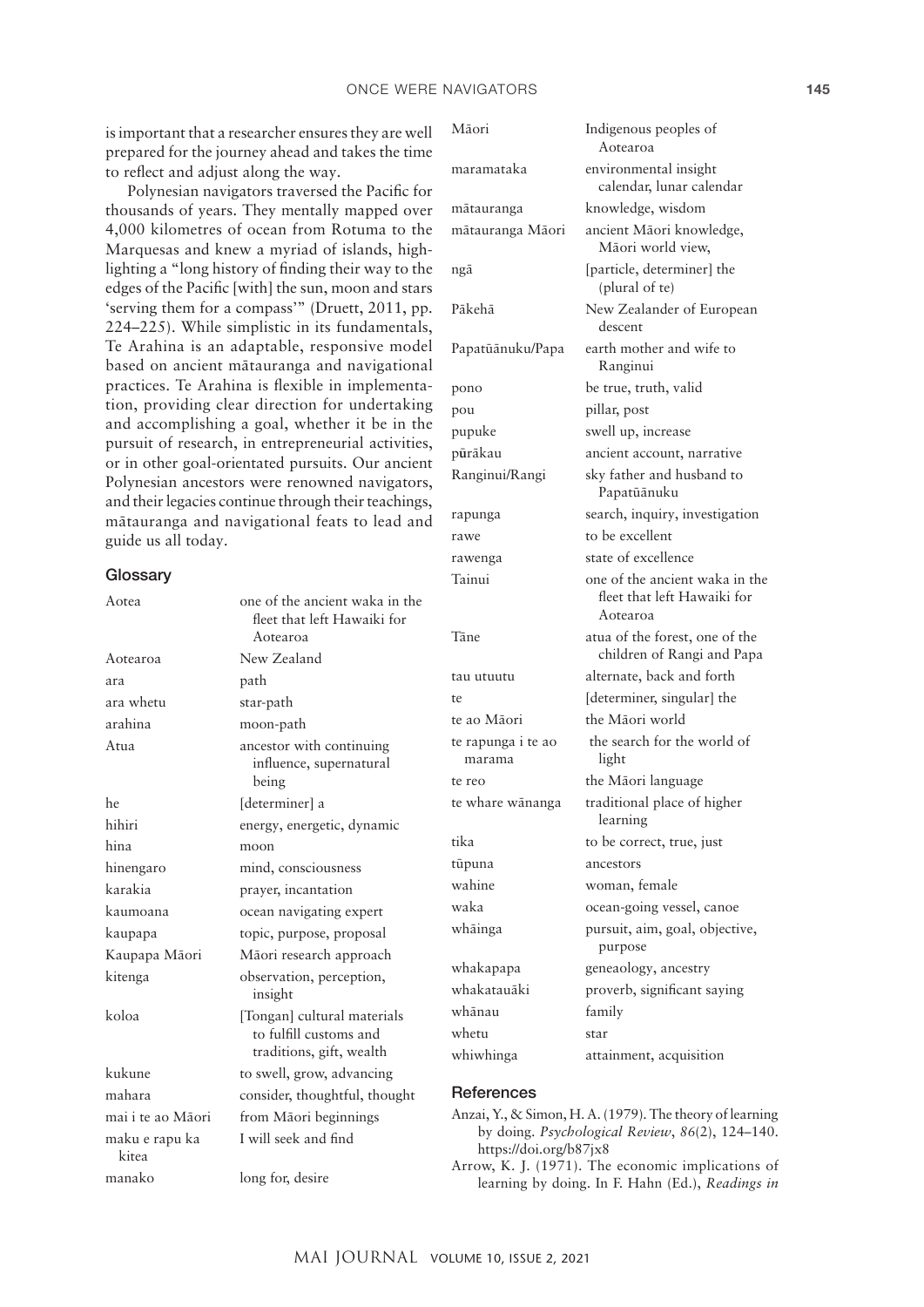*the theory of growth* (pp. 131–149). Palgrave Macmillan.<https://doi.org/crvt>

- Best, E. (1922a). *The astronomical knowledge of the Maori* (Monograph No. 3). Dominion Museum.
- Best, E. (1922b). *The Maori division of time* (Monograph No. 4). Dominion Museum.
- Best, E. (1923). *Polynesian voyagers: The Maori as a deep-sea navigator, explorer, and colonizer* (Monograph No. 5). Dominion Museum.
- Buck, P. (1966). *The coming of the Māori*. Whitcombe and Tombs.
- Burrell, G. (1994). Modernism, postmodernism and organizational analysis 4: The contribution of Jürgen Habermas. *Organization Studies*, *15*(1), 1–19.<https://doi.org/bmqxwh>
- Charmaz, K. (2000). *Constructing grounded theory: A practical guide through qualitative analysis.* SAGE.
- Druett, J. (2011). *Tupaia: The remarkable story of Captain Cook's Polynesian navigator*. Random House New Zealand.
- DuFour, R., & DuFour, R. (2013). *Learning by doing: A handbook for professional learning communities at work*. Solution Tree Press.
- Durie, M. H. (2003). *Nga k*āhui *pou: Launching Māori futures*. Huia.
- Evans, J. (2021). *Reawakened: Traditional navigators of Te Moana-nui-a-Kiwa*. Massey University Press.
- Feuer, L. S. (1989). *Imperialism and the anti-imperialist mind*. Transaction Publishers.
- Gergen, K. J., Gulerce, A., Lock, A., & Misra, G. (1996). Psychological science in cultural context. *American Psychologist*, *51*(5), 496–503. [https://doi.org/](https://doi.org/b5wj96) [b5wj96](https://doi.org/b5wj96)
- Havea, J. (2014). Crossing cultures in Oceania. In S. L Filipo, T. M. Suaalii-Sauni, M. A. Wendt, V. Mo'a, N. Fuamatu, U. L. Va'ai, & R. Whaitiri (Eds.), *Whispers & vanities: Samoan Indigenous knowledge and religion* (pp. 95–102). Huia.
- Heron, J., & Reason, P. (2006). The practice of cooperative inquiry: Research "with" rather than "on" people. In P. Reason & H. Bradbury (Eds.), *Handbook of action research* (pp. 144–154). SAGE.
- Honig, B. (2020). Exploring the intersection of transnational, ethnic, and migration entrepreneurship. *Journal of Ethnic and Migration Studies, 46*(10), 1974–1990.<https://doi.org/g67k>
- Houston, J. (1935). Aotea. *Journal of the Polynesian Society*, *44*(1), 36–47.
- Hunkin, L. (2012). Mātauranga *Māori*. In D. Bean, T. Black, W. Collings, W. Nuku, & Haemata Ltd (Eds.), *Conversations on mātauranga Māori* (pp. 80–84). New Zealand Qualifications Authority.
- Irwin, G., Johns, D., Flay, R. G., Munaro, F., Sung, Y., & Mackrell, T. (2017). A review of archaeological Māori canoes (waka) reveals changes in sailing technology and maritime communications in Aotearoa/New Zealand, AD 1300–1800. *Journal of Pacific Archaeology*, *8*(2), 31–43.
- Jones, P., Biggs, B., & Tainui Māori Trust Board. (1995). *Ngā iwi o Tainui: The traditional history of the Tainui people: Ngā koorero tuku iho a ngā tūpuna.* Auckland University Press.
- Ka'ai, T. (2008). Te ha whakawairua, whakatinana i te mātauranga Māori i te whare wananga: The validation of Indigenous knowledge within the university academy. *Te Kaharoa*, *1*(1), 50–85. [https://doi.](https://doi.org/g67j) [org/g67j](https://doi.org/g67j)
- Kitchenham, A. (2008). The evolution of John Mezirow's transformative learning theory. *Journal of Transformative Education, 6*(2), 104–123. <https://doi.org/fn435x>
- Kovach, M. (2010). *Indigenous methodologies: Characteristics, conversations, and contexts*. University of Toronto Press.
- Lewis, D. (1966). Stars of the sea road. *Journal of the Polynesian Society*, *75*(1), 84–94.
- Louis, R. P. (2007). Can you hear us now? Voices from the margin: Using Indigenous methodologies in geographic research. *Geographical Research*, *45*(2), 130–139. <https://doi.org/fthnzp>
- Makiha, R. (2019a, May 17). *Ko Matariki e arau ana: The gathering of Matariki* [Presentation]. Vodafone Events Centre, Auckland, New Zealand.
- Makiha, R. (2019b, June 6). *Matariki | Puanga: Matariki kōrero with Matua Rereata Makiha* [Workshop]. Ōrakei Marae, Auckland, New Zealand.
- Makiha, R. (2019c, August 12). *Matariki Wānanga* [Presentation]. University of Auckland, New Zealand.
- Marsden, M., & Royal, T. A C. (2003). *The woven universe: Selected writings of Rev. Māori Marsden*. Estate of Rev. Māori Marsden.
- Mead, H. M. (2013). *Tikanga M*ā*ori: Living by Māori values*. Huia.
- Mezirow, J. (1994). Understanding transformation theory. *Adult Education Quarterly*, *44*(4), 222–232. <https://doi.org/bs8jfm>
- Moorfield, J. C. (n.d.-a). Ārahi. In *Te aka Māori dictionary*. Retrieved November 29, 2021, from [https://](https://maoridictionary.co.nz/search?idiom=&phrase=&proverb=&loan=&histLoanWords=&keywords=%C4%81rahi) [maoridictionary.co.nz/search?idiom=&phrase=&](https://maoridictionary.co.nz/search?idiom=&phrase=&proverb=&loan=&histLoanWords=&keywords=%C4%81rahi) [proverb=&loan=&histLoanWords=&keywords=](https://maoridictionary.co.nz/search?idiom=&phrase=&proverb=&loan=&histLoanWords=&keywords=%C4%81rahi) [%C4%81rahi](https://maoridictionary.co.nz/search?idiom=&phrase=&proverb=&loan=&histLoanWords=&keywords=%C4%81rahi)
- Moorfield, J. C. (n.d.-b). Kitenga. In *Te aka Māori dictionary*. Retrieved November 29, 2021, from [https://maoridictionary.co.nz/search?idiom=&ph](https://maoridictionary.co.nz/search?idiom=&phrase=&proverb=&loan=&histLoanWords=&keywords=kitenga) [rase=&proverb=&loan=&histLoanWords=&key](https://maoridictionary.co.nz/search?idiom=&phrase=&proverb=&loan=&histLoanWords=&keywords=kitenga) [words=kitenga](https://maoridictionary.co.nz/search?idiom=&phrase=&proverb=&loan=&histLoanWords=&keywords=kitenga)
- Moorfield, J. C. (n.d.-c). Rapunga. In *Te aka Māori dictionary*. Retrieved November 29, 2021, from [https://maoridictionary.co.nz/search?idiom=&ph](https://maoridictionary.co.nz/search?idiom=&phrase=&proverb=&loan=&histLoanWords=&keywords=rapunga) [rase=&proverb=&loan=&histLoanWords=&key](https://maoridictionary.co.nz/search?idiom=&phrase=&proverb=&loan=&histLoanWords=&keywords=rapunga) [words=rapunga](https://maoridictionary.co.nz/search?idiom=&phrase=&proverb=&loan=&histLoanWords=&keywords=rapunga)
- Moorfield, J. C. (n.d.-d). Rawe. In *Te aka Māori dictionary*. Retrieved November 29, 2021, from [https://](https://maoridictionary.co.nz/search?idiom=&phrase=&proverb=&loan=&histLoanWords=&keywords=rawe) [maoridictionary.co.nz/search?idiom=&phrase=](https://maoridictionary.co.nz/search?idiom=&phrase=&proverb=&loan=&histLoanWords=&keywords=rawe) [&proverb=&loan=&histLoanWords=&keyword](https://maoridictionary.co.nz/search?idiom=&phrase=&proverb=&loan=&histLoanWords=&keywords=rawe) [s=rawe](https://maoridictionary.co.nz/search?idiom=&phrase=&proverb=&loan=&histLoanWords=&keywords=rawe)
- Moorfield, J. C. (n.d.-e). Whāinga. In *Te aka Māori dictionary*. Retrieved November 29, 2021, from [https://maoridictionary.co.nz/search?idiom=&phr](https://maoridictionary.co.nz/search?idiom=&phrase=&proverb=&loan=&histLoanWords=&keywords=Wh%C4%81inga) [ase=&proverb=&loan=&histLoanWords=&keyw](https://maoridictionary.co.nz/search?idiom=&phrase=&proverb=&loan=&histLoanWords=&keywords=Wh%C4%81inga) [ords=Wh%C4%81inga](https://maoridictionary.co.nz/search?idiom=&phrase=&proverb=&loan=&histLoanWords=&keywords=Wh%C4%81inga)
- Moorfield, J. C. (n.d.-f). Whiwhinga. In *Te aka Māori dictionary*. Retrieved November 29, 2021, from